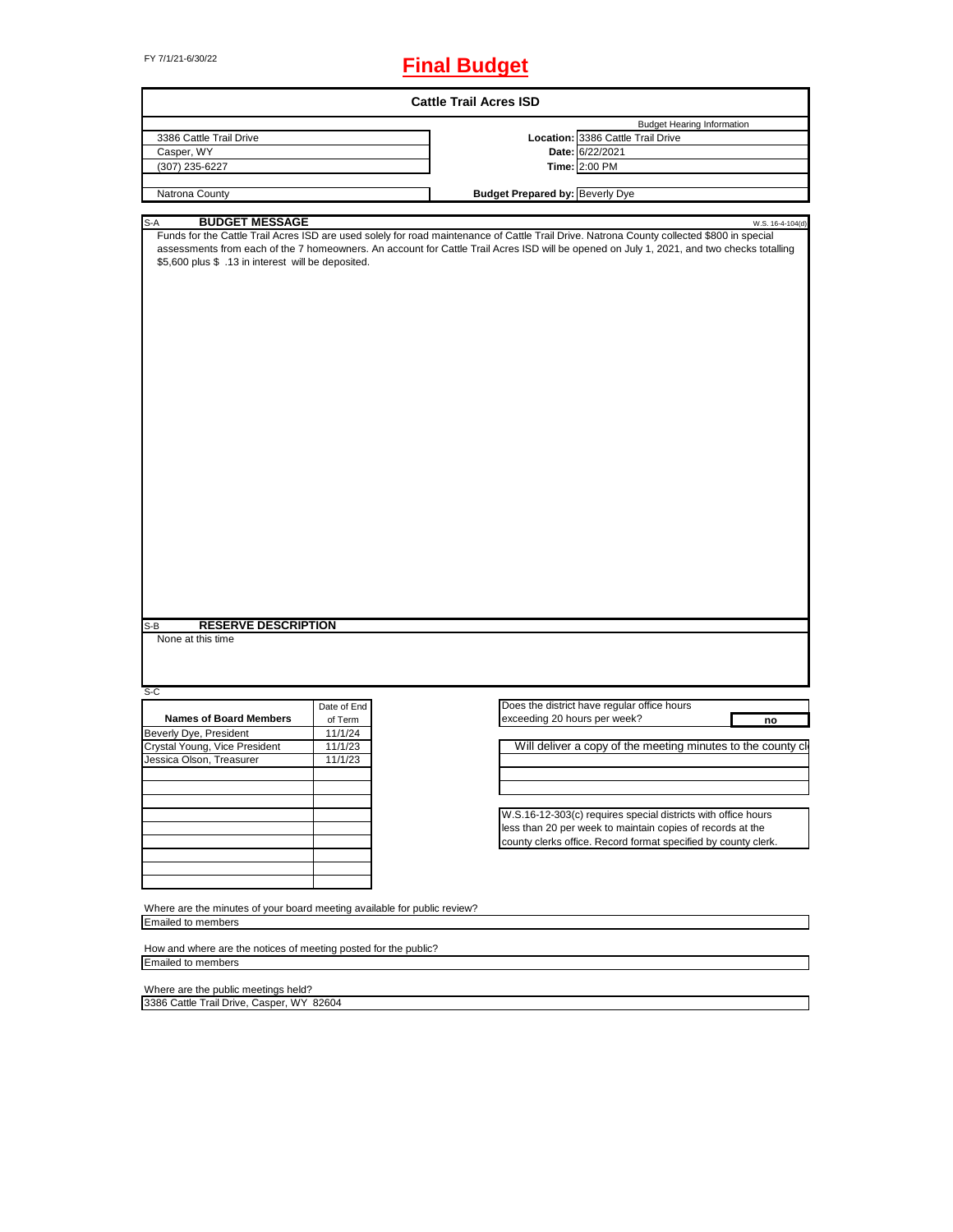## **FINAL BUDGET SUMMARY**

|                | <b>OVERVIEW</b>                                                             | 2019-2020<br>Actual | 2020-2021<br>Estimated | 2021-2022<br>Proposed | Final Approval |
|----------------|-----------------------------------------------------------------------------|---------------------|------------------------|-----------------------|----------------|
|                |                                                                             | \$0                 |                        | \$5,600               | \$5,600        |
| $S-1$<br>$S-2$ | <b>Total Budgeted Expenditures</b><br><b>Total Principal to Pay on Debt</b> | \$0                 | \$0<br>\$0             | \$0                   | \$0            |
| $S-3$          | <b>Total Change to Restricted Funds</b>                                     | \$0                 | \$0                    | \$0                   | \$0            |
| $S-4$          | <b>Total General Fund and Forecasted Revenues Available</b>                 | \$0                 | \$5,600                | \$11,200              | \$11,200       |
| $S-5$          | Amount requested from County Commissioners                                  | \$0                 | \$5,600                | \$5,600               | \$5,600        |
| $S-6$          | <b>Additional Funding Needed:</b>                                           |                     |                        | \$0                   | \$0            |

| <b>REVENUE SUMMARY</b> |                                              | 2019-2020<br>Actual | 2020-2021<br>Estimated | 2021-2022<br>Proposed | Final Approval         |
|------------------------|----------------------------------------------|---------------------|------------------------|-----------------------|------------------------|
|                        |                                              |                     |                        |                       |                        |
| $S-7$                  | <b>Operating Revenues</b>                    | \$0                 | \$0                    | \$0                   | \$0                    |
| $S-8$                  | Tax levy (From the County Treasurer)         | \$0                 | \$5,600                | \$5,600               | \$5,600                |
| $S-9$                  | <b>Government Support</b>                    | \$0                 | \$0                    | \$0                   | \$0                    |
| $S-10$                 | Grants                                       | \$0                 | \$0                    | \$0                   | \$0                    |
| $S-11$                 | Other County Support (Not from Co. Treas.)   | \$0                 | \$0                    | \$0                   | \$0                    |
| $S-12$                 | <b>Miscellaneous</b>                         | \$0                 | \$0                    | \$0                   | \$0                    |
| $S-13$                 | <b>Other Forecasted Revenue</b>              | \$0                 | \$0                    | \$0                   | \$0                    |
| $S-14$                 | <b>Total Revenue</b>                         | \$0                 | \$5,600                | \$5.600               | \$5,600                |
|                        | FY 7/1/21-6/30/22                            |                     |                        |                       | Cattle Trail Acres ISD |
|                        | <b>EXPENDITURE SUMMARY</b>                   | 2019-2020<br>Actual | 2020-2021<br>Estimated | 2021-2022<br>Proposed | <b>Final Approval</b>  |
| $S-15$                 | <b>Capital Outlay</b>                        | \$0                 | \$0                    | \$0                   | \$0                    |
| $S-16$                 | Interest and Fees On Debt                    | \$0                 | \$0                    | \$0                   | \$0                    |
| $S-17$                 | <b>Administration</b>                        | \$0                 | \$0                    | \$0                   | \$0                    |
| $S-18$                 | <b>Operations</b>                            | \$0                 | \$0                    | \$5.600               | \$5,600                |
| $S-19$                 | <b>Indirect Costs</b>                        | \$0                 | \$0                    | \$0                   | \$0                    |
| S-20R                  | <b>Expenditures paid by Reserves</b>         | \$0                 | \$0                    | \$0                   | \$0                    |
| $S-20$                 | <b>Total Expenditures</b>                    | \$0                 | \$0                    | \$5,600               | \$5,600                |
|                        |                                              |                     |                        |                       |                        |
|                        | <b>DEBT SUMMARY</b>                          | 2019-2020<br>Actual | 2020-2021<br>Estimated | 2021-2022<br>Proposed | <b>Final Approval</b>  |
|                        |                                              |                     |                        |                       |                        |
| $S-21$                 | <b>Principal Paid on Debt</b>                | \$0                 | \$0                    | \$0                   | \$0                    |
|                        |                                              |                     |                        |                       |                        |
|                        | <b>CASH AND INVESTMENTS</b>                  | 2019-2020           | 2020-2021              | 2021-2022             | <b>Final Approval</b>  |
|                        |                                              | Actual              | Estimated              | Proposed              |                        |
| $S-22$                 | <b>TOTAL GENERAL FUNDS</b>                   | \$0                 | \$0                    | \$5,600               | \$5,600                |
|                        | <b>Summary of Reserve Funds</b>              |                     |                        |                       |                        |
| $S-23$                 | <b>Beginning Balance in Reserve Accounts</b> |                     |                        |                       |                        |
| $S-24$                 | a. Sinking and Debt Service Funds            | \$0                 | \$0                    | \$0                   | \$0                    |
| $S-25$                 | b. Reserves                                  | \$0                 | \$0                    | \$0                   | \$0                    |
| $S-26$                 | c. Bond Funds                                | \$0                 | \$0                    | \$0                   | \$0                    |
|                        | Total Reserves (a+b+c)                       | \$0                 | \$0                    | \$0                   | \$0                    |
| S-27                   | Amount to be added                           |                     |                        |                       |                        |
| $S-28$                 | a. Sinking and Debt Service Funds            | \$0                 | \$0                    | \$0                   | \$0                    |
| $S-29$                 | b. Reserves                                  | \$0                 | \$0                    | \$0                   | \$0                    |
| $S-30$                 | c. Bond Funds                                | \$0                 | \$0                    | \$0                   | \$0                    |
|                        | Total to be added (a+b+c)                    | \$0                 | \$0                    | \$0                   | \$0                    |
| $S-31$                 | <b>Subtotal</b>                              | \$0                 | \$0                    | \$0                   | \$0                    |
| $S-32$                 | Less Total to be spent                       | \$0                 | \$0                    | \$0                   | \$0                    |
| $S-33$                 | TOTAL RESERVES AT END OF FISCAL YEAR         | \$0                 | \$0                    | \$0                   | \$0                    |
|                        |                                              |                     |                        |                       | <b>End of Summary</b>  |
|                        |                                              |                     |                        |                       |                        |

Beverly Dye, President of Cattle Trail Acres ISD Date adopted by Special District President of Cattle Trail Acres ISD

*Budget Officer / District Official (if not same as "Submitted by")*

Casper, WY **DISTRICT ADDRESS:** 3386 Cattle Trail Drive **PREPARED BY:** Beverly Dye

**DISTRICT PHONE:** (307) 235-6227

1/23/19 *Form approved by Wyoming Department of Audit, Public Funds Division Prepared in compliance with the Uniform Municipal Fiscal Procedures Act (W.S. 16-4-101 through 124) as it applies.*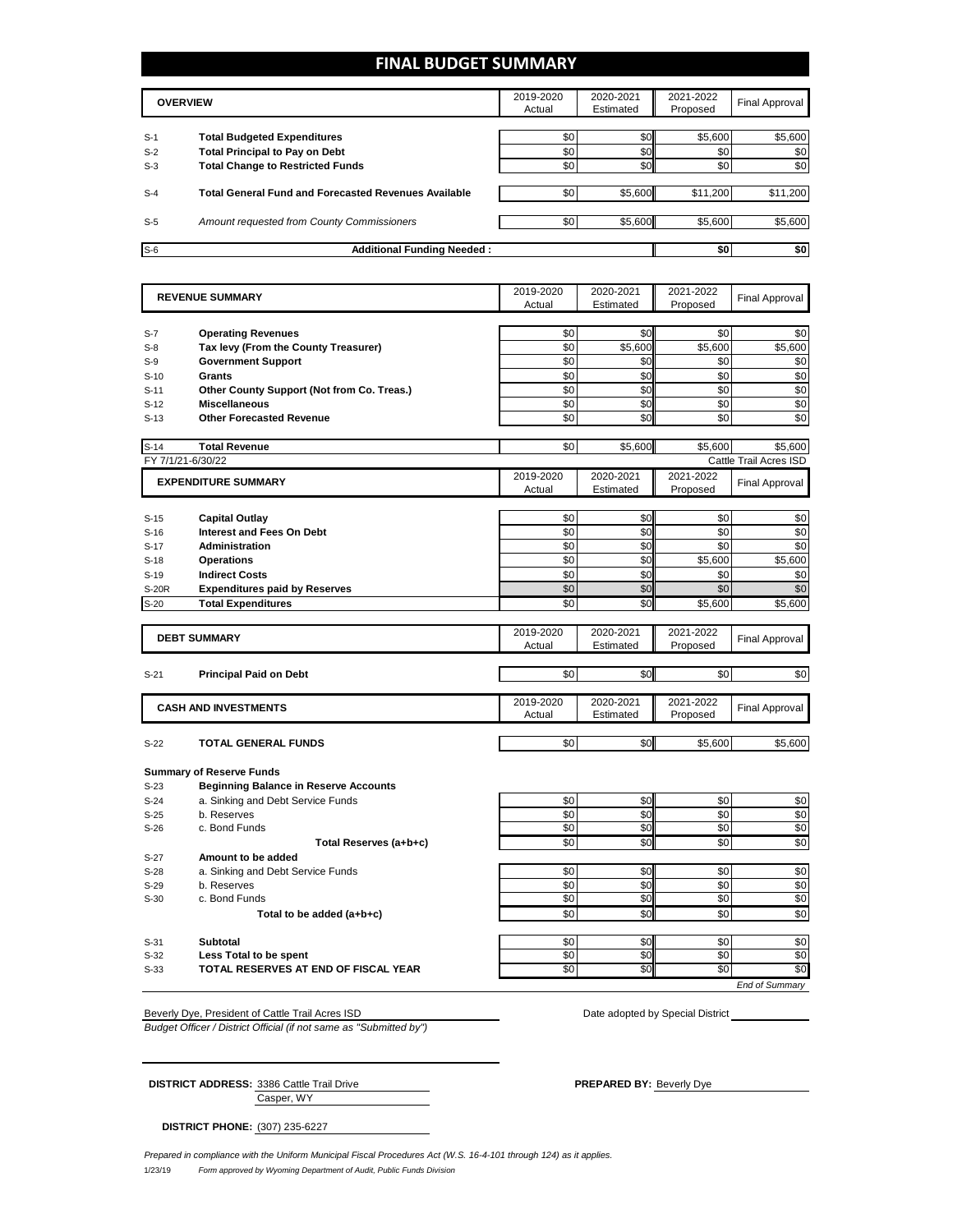# **Final Budget**

|                    | Cattle Trail Acres ISD                                                                 |                                 |                     |                        | <b>FYE</b>            | 6/30/2022             |
|--------------------|----------------------------------------------------------------------------------------|---------------------------------|---------------------|------------------------|-----------------------|-----------------------|
|                    | <b>NAME OF DISTRICT/BOARD</b>                                                          |                                 |                     |                        |                       |                       |
|                    | <b>PROPERTY TAXES AND ASSESSMENTS</b>                                                  |                                 |                     |                        |                       |                       |
|                    |                                                                                        |                                 |                     |                        |                       |                       |
|                    |                                                                                        | <b>DOA Chart</b><br>of Accounts | 2019-2020<br>Actual | 2020-2021<br>Estimated | 2021-2022<br>Proposed | <b>Final Approval</b> |
| $R-1$<br>$R-1.1$   | <b>Property Taxes and Assessments Received</b><br>Tax Levy (From the County Treasurer) | 4001                            | \$0                 | \$5,600                | \$5,600               | \$5,600               |
| $R-1.2$            | Other County Support (see note on the right)                                           | 4005                            | \$0                 | \$0                    | \$0                   |                       |
|                    |                                                                                        |                                 |                     |                        |                       |                       |
|                    | <b>FORECASTED REVENUE</b>                                                              |                                 |                     |                        |                       |                       |
|                    |                                                                                        | <b>DOA Chart</b><br>of Accounts | 2019-2020<br>Actual | 2020-2021<br>Estimated | 2021-2022<br>Proposed | <b>Final Approval</b> |
| $R-2$              | <b>Revenues from Other Governments</b>                                                 |                                 |                     |                        |                       |                       |
| $R - 2.1$          | State Aid                                                                              | 4211                            | \$0                 | \$0                    | \$0                   |                       |
| $R - 2.2$          | Additional County Aid (non-treasurer)                                                  | 4237                            | \$0                 | \$0                    | \$0                   |                       |
|                    | R-2.3 City (or Town) Aid                                                               | 4237<br>$\bf{0}$                | \$0                 | \$0                    | \$0<br>\$0            |                       |
| $R - 2.4$          | Other (Specify)                                                                        |                                 | \$0<br>\$0          | \$0                    |                       |                       |
| $R - 2.5$<br>$R-3$ | <b>Total Government Support</b><br><b>Operating Revenues</b>                           |                                 |                     | \$0                    | \$0                   | \$0                   |
| $R - 3.1$          | <b>Customer Charges</b>                                                                | 4300                            | \$0                 | \$0                    | \$0                   |                       |
|                    | R-3.2 Sales of Goods or Services                                                       | 4300                            | \$0                 | \$0                    | \$0                   |                       |
| $R - 3.3$          | <b>Other Assessments</b>                                                               | 4503                            | \$0                 | $\sqrt{6}$             | \$0                   |                       |
| $R - 3.4$          | <b>Total Operating Revenues</b>                                                        |                                 | \$0                 | \$0                    | \$0                   | \$0                   |
| $R-4$              | Grants                                                                                 |                                 |                     |                        |                       |                       |
| $R - 4.1$          | <b>Direct Federal Grants</b>                                                           | 4201                            | \$0                 | \$0                    | \$0                   |                       |
|                    | R-4.2 Federal Grants thru State Agencies                                               | 4201                            | \$0                 | \$0                    | \$0                   |                       |
|                    | R-4.3 Grants from State Agencies                                                       | 4211                            | \$0                 | \$0                    | \$0                   |                       |
| $R - 4.4$          | <b>Total Grants</b>                                                                    |                                 | \$0                 | \$0                    | \$0                   | \$0                   |
| $R-5$              | <b>Miscellaneous Revenue</b>                                                           |                                 |                     |                        |                       |                       |
| $R - 5.1$          | Interest                                                                               | 4501                            | \$0                 | \$0                    | \$0                   |                       |
| R-5.2              | Other: Specify                                                                         | 4500                            | \$0                 | \$0                    | \$0                   |                       |
| $R - 5.3$          | Other: Additional                                                                      |                                 |                     |                        |                       |                       |
| $R-5.4$            | <b>Total Miscellaneous</b>                                                             |                                 | \$0                 | \$0                    | \$0                   | \$0                   |
| $R-5.5$            | <b>Total Forecasted Revenue</b>                                                        |                                 | \$0                 | \$0                    | \$0                   | \$0                   |
| $R-6$              | <b>Other Forecasted Revenue</b>                                                        |                                 |                     |                        |                       |                       |
| $R-6.1$            | a. Other past due as estimated by Co. Treas.                                           | 4004                            | \$0                 | \$0                    | \$0                   |                       |
| $R-6.2$            | b. Other forecasted revenue (specify):                                                 |                                 |                     |                        |                       |                       |
| $R-6.3$            |                                                                                        | 4500                            | \$0                 | \$0                    | \$0                   |                       |
| $R-6.4$            |                                                                                        | 4500                            | \$0                 | \$0                    | \$0                   |                       |
| $R-6.5$            |                                                                                        |                                 |                     |                        |                       |                       |
| $R-6.6$            | Total Other Forecasted Revenue (a+b)                                                   |                                 | \$0                 | \$0                    | \$0                   | \$0                   |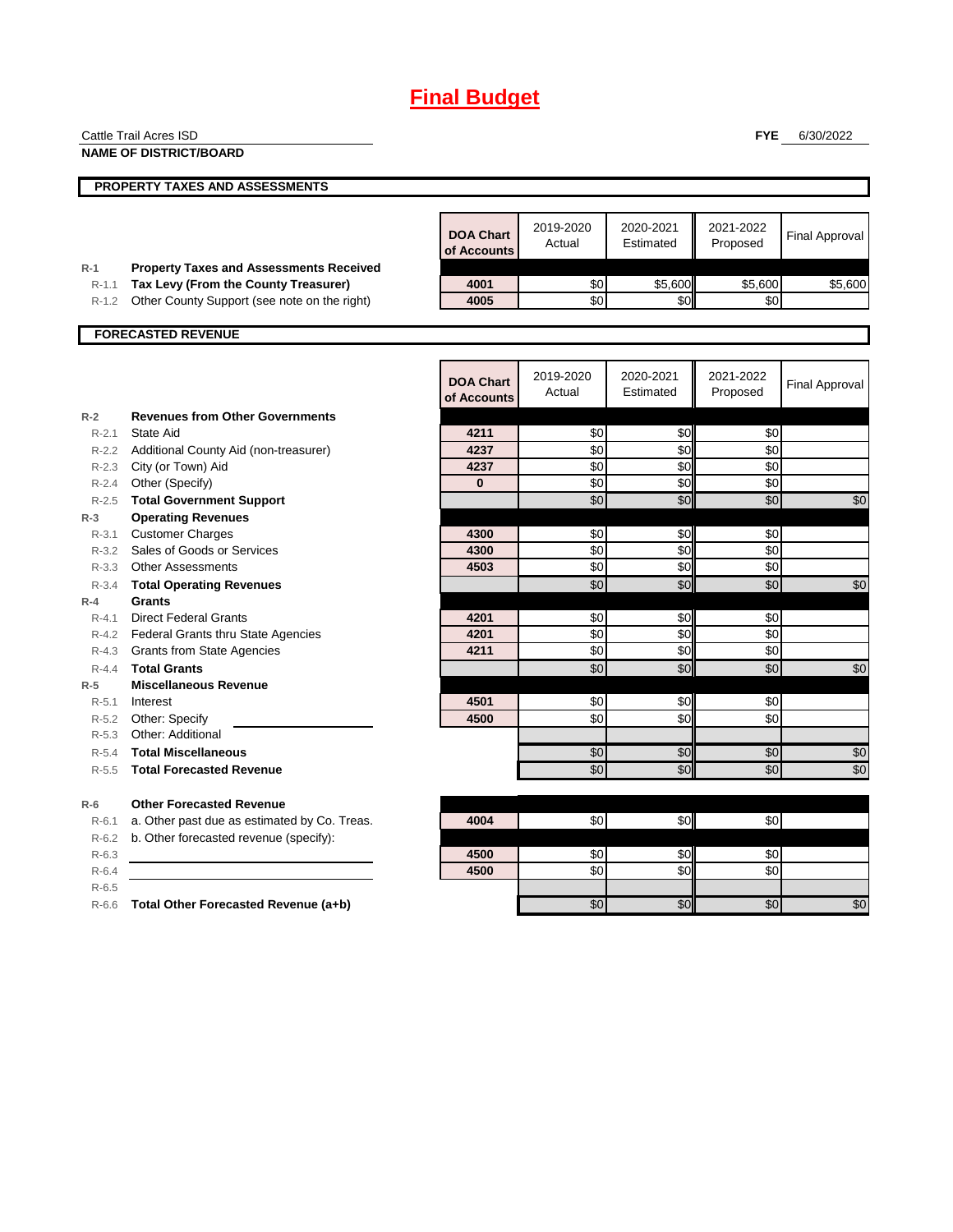#### Cattle Trail Acres ISD **NAME OF DISTRICT/BOARD**

### **CAPITAL OUTLAY BUDGET**

| E-1     | <b>Capital Outlay</b>       |
|---------|-----------------------------|
| $F-11$  | <b>Real Property</b>        |
| $F-12$  | Vehicles                    |
| $F-1.3$ | <b>Office Equipment</b>     |
| $F-14$  | Other (Specify)             |
| $F-1.5$ |                             |
| $F-16$  |                             |
| $F-17$  |                             |
| $F-1.8$ | <b>TOTAL CAPITAL OUTLAY</b> |
|         |                             |

|           |                             | <b>DOA Chart</b><br>of Accounts | 2019-2020<br>Actual | 2020-2021<br>Estimated | 2021-2022<br>Proposed | Final Approval |
|-----------|-----------------------------|---------------------------------|---------------------|------------------------|-----------------------|----------------|
|           | <b>Capital Outlay</b>       |                                 |                     |                        |                       |                |
| $E - 1.1$ | <b>Real Property</b>        | 6201                            | \$0                 | \$0                    | \$0                   |                |
| $E-1.2$   | Vehicles                    | 6210                            | \$0                 | \$0                    | \$0                   |                |
| $E - 1.3$ | Office Equipment            | 6211                            | \$0                 | \$0                    | \$0                   |                |
| $E-1.4$   | Other (Specify)             |                                 |                     |                        |                       |                |
| $E-1.5$   |                             | 6200                            | \$0                 | \$0                    | \$0                   |                |
| $E-1.6$   |                             | 6200                            | \$0                 | \$0                    | \$0                   |                |
| $E - 1.7$ |                             |                                 |                     |                        |                       |                |
| $E-1.8$   | <b>TOTAL CAPITAL OUTLAY</b> |                                 | \$0                 | \$0                    | \$0                   | \$0            |
|           |                             |                                 |                     |                        |                       |                |

#### **ADMINISTRATION BUDGET**

|           |                                      | <b>DOA Chart</b><br>of Accounts | 2019-2020<br>Actual | 2020-2021<br>Estimated | 2021-2022<br>Proposed | <b>Final Approval</b> |
|-----------|--------------------------------------|---------------------------------|---------------------|------------------------|-----------------------|-----------------------|
| $E-2$     | <b>Personnel Services</b>            |                                 |                     |                        |                       |                       |
| $E - 2.1$ | Administrator                        | 7002                            | \$0                 | \$0                    | \$0                   |                       |
| $E-2.2$   | Secretary                            | 7003                            | \$0                 | \$0                    | \$0                   |                       |
| $E - 2.3$ | Clerical                             | 7004                            | \$0                 | \$0                    | \$0                   |                       |
| $E - 2.4$ | Other (Specify)                      |                                 |                     |                        |                       |                       |
| $E - 2.5$ |                                      | 7005                            | \$0                 | \$0                    | \$0                   |                       |
| $E - 2.6$ |                                      | 7005                            | \$0                 | \$0                    | \$0                   |                       |
| $E - 2.7$ |                                      |                                 |                     |                        |                       |                       |
| $E-3$     | <b>Board Expenses</b>                |                                 |                     |                        |                       |                       |
| $E - 3.1$ | Travel                               | 7011                            | \$0                 | \$0                    | \$0                   |                       |
| $E - 3.2$ | Mileage                              | 7012                            | \$0                 | \$0                    | \$0                   |                       |
| $E - 3.3$ | Other (Specify)                      |                                 |                     |                        |                       |                       |
| $E - 3.4$ |                                      | 7013                            | \$0                 | \$0                    | \$0                   |                       |
| $E - 3.5$ |                                      | 7013                            | \$0                 | \$0                    | \$0                   |                       |
| $E - 3.6$ |                                      |                                 |                     |                        |                       |                       |
| $E-4$     | <b>Contractual Services</b>          |                                 |                     |                        |                       |                       |
| $E - 4.1$ | Legal                                | 7021                            | \$0                 | \$0                    | \$0                   |                       |
| $E-4.2$   | Accounting/Auditing                  | 7022                            | \$0                 | \$0                    | $\frac{6}{3}$         |                       |
| $E - 4.3$ | Other (Specify)                      |                                 |                     |                        |                       |                       |
| $E - 4.4$ |                                      | 7023                            | \$0                 | \$0                    | \$0                   |                       |
| $E-4.5$   |                                      | 7023                            | \$0                 | \$0                    | \$0                   |                       |
| $E-4.6$   |                                      |                                 |                     |                        |                       |                       |
| $E-5$     | <b>Other Administrative Expenses</b> |                                 |                     |                        |                       |                       |
| $E - 5.1$ | <b>Office Supplies</b>               | 7031                            | \$0                 | \$0                    | \$0                   |                       |
| $E - 5.2$ | Office equipment, rent & repair      | 7032                            | \$0                 | \$0                    | \$0                   |                       |
| $E - 5.3$ | Education                            | 7033                            | $\frac{6}{3}$       | \$0                    | $\sqrt{6}$            |                       |
| $E - 5.4$ | Registrations                        | 7034                            | \$0                 | \$0                    | \$0                   |                       |
| $E-5.5$   | Other (Specify)                      |                                 |                     |                        |                       |                       |
| $E-5.6$   |                                      | 7035                            | \$0                 | \$0                    | \$0                   |                       |
| $E - 5.7$ |                                      | 7035                            | \$0                 | \$0                    | \$0                   |                       |
| $E - 5.8$ |                                      |                                 |                     |                        |                       |                       |
| $E-6$     | <b>TOTAL ADMINISTRATION</b>          |                                 | \$0                 | \$0                    | \$0                   | \$0                   |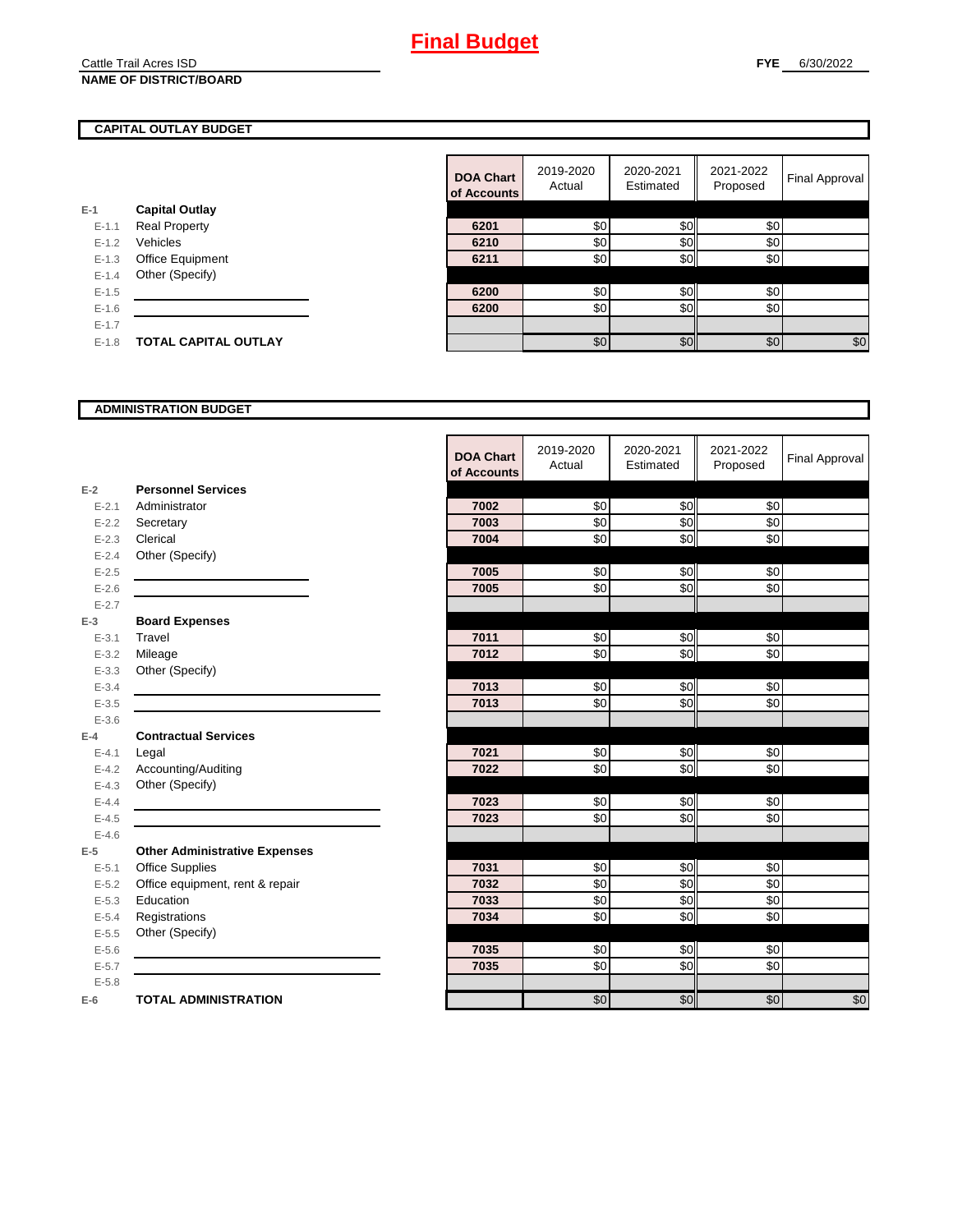# **Final Budget**

Cattle Trail Acres ISD

## **OPERATIONS BUDGET**

|           |                                        | <b>DOA Chart</b><br>of Accounts | 2019-2020<br>Actual | 2020-2021<br>Estimated | 2021-2022<br>Proposed | <b>Final Approval</b> |
|-----------|----------------------------------------|---------------------------------|---------------------|------------------------|-----------------------|-----------------------|
| $E-7$     | <b>Personnel Services</b>              |                                 |                     |                        |                       |                       |
| $E - 7.1$ | <b>Wages--Operations</b>               | 7202                            | \$0                 | \$0                    | \$0                   |                       |
| $E - 7.2$ | <b>Service Contracts</b>               | 7203                            | \$0                 | \$0                    | \$0                   |                       |
| $E - 7.3$ | Other (Specify)                        |                                 |                     |                        |                       |                       |
| $E - 7.4$ | Road repair and maintenance            | 7204                            | \$0                 | \$0                    | \$5,600               | \$5,600               |
| $E - 7.5$ |                                        | 7204                            | \$0                 | $\overline{30}$        | \$0                   |                       |
| $E - 7.6$ |                                        |                                 |                     |                        |                       |                       |
| $E-8$     | <b>Travel</b>                          |                                 |                     |                        |                       |                       |
| $E - 8.1$ | Mileage                                | 7211                            | $\frac{6}{3}$       | \$0                    | \$0                   |                       |
| $E - 8.2$ | Other (Specify)                        |                                 |                     |                        |                       |                       |
| $E - 8.3$ |                                        | 7212                            | \$0                 | \$0                    | \$0                   |                       |
| $E - 8.4$ |                                        | 7212                            | \$0                 | \$0                    | \$0                   |                       |
| $E - 8.5$ |                                        |                                 |                     |                        |                       |                       |
| $E-9$     | <b>Operating supplies (List)</b>       |                                 |                     |                        |                       |                       |
| $E-9.1$   |                                        | 7220                            | \$0                 | $\frac{6}{3}$          | \$0                   |                       |
| $E - 9.2$ |                                        | 7220                            | $\sqrt{6}$          | \$0                    | \$0                   |                       |
| $E - 9.3$ |                                        | 7220                            | \$0                 | \$0                    | \$0                   |                       |
| $E - 9.4$ |                                        | 7220                            | \$0                 | \$0                    | \$0                   |                       |
| $E - 9.5$ |                                        |                                 |                     |                        |                       |                       |
| $E-10$    | <b>Program Services (List)</b>         |                                 |                     |                        |                       |                       |
| $E-10.1$  |                                        | 7230                            | \$0                 | \$0                    | \$0                   |                       |
| $E-10.2$  |                                        | 7230                            | \$0                 | \$0                    | \$0                   |                       |
| $E-10.3$  |                                        | 7230                            | \$0                 | $\overline{30}$        | \$0                   |                       |
| $E-10.4$  |                                        | 7230                            | \$0                 | \$0                    | \$0                   |                       |
| $E-10.5$  |                                        |                                 |                     |                        |                       |                       |
| $E-11$    | <b>Contractual Arrangements (List)</b> |                                 |                     |                        |                       |                       |
| $E-11.1$  |                                        | 7400                            | \$0                 | \$0                    | \$0                   |                       |
| $E-11.2$  |                                        | 7400                            | \$0                 | $\overline{30}$        | \$0                   |                       |
| $E-11.3$  |                                        | 7400                            | \$0                 | \$0                    | \$0                   |                       |
| $E-11.4$  |                                        | 7400                            | \$0                 | \$0                    | \$0                   |                       |
| $E-11.5$  |                                        |                                 |                     |                        |                       |                       |
| $E-12$    | <b>Other operations (Specify)</b>      |                                 |                     |                        |                       |                       |
| $E-12.1$  |                                        | 7450                            | \$0                 | \$0                    | \$0                   |                       |
| $E-12.2$  |                                        | 7450                            | \$0                 | \$0                    | \$0                   |                       |
| $E-12.3$  |                                        | 7450                            | \$0                 | \$0                    | \$0                   |                       |
| $E-12.4$  |                                        | 7450                            | \$0                 | \$0                    | \$0                   |                       |
| $E-12.5$  |                                        |                                 |                     |                        |                       |                       |
| $E-13$    | <b>TOTAL OPERATIONS</b>                |                                 | \$0                 | \$0                    | \$5,600               | \$5,600               |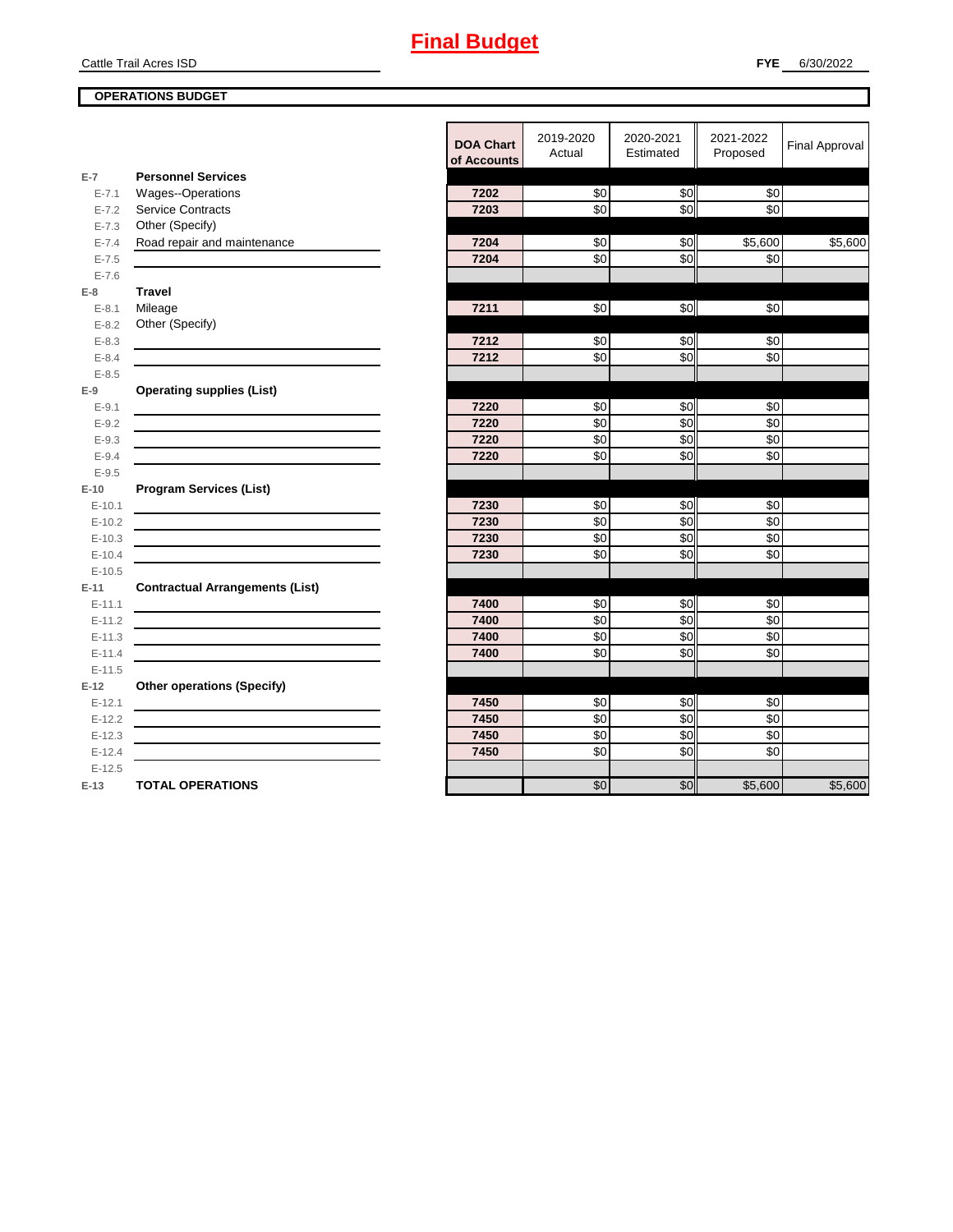# **Final Budget**

Cattle Trail Acres ISD

## **INDIRECT COSTS BUDGET**

|            |                              | <b>DOA Chart</b><br>of Accounts | 2019-2020<br>Actual | 2020-2021<br>Estimated | 2021-2022<br>Proposed | Final Approval |
|------------|------------------------------|---------------------------------|---------------------|------------------------|-----------------------|----------------|
| $E-14$     | Insurance                    |                                 |                     |                        |                       |                |
| $E - 14.1$ | Liability                    | 7502                            | \$0                 | \$0                    | \$0                   |                |
| $E-14.2$   | Buildings and vehicles       | 7503                            | \$0                 | \$0                    | \$0                   |                |
| $E-14.3$   | Equipment                    | 7504                            | \$0                 | \$0                    | \$0                   |                |
| $E-14.4$   | Other (Specify)              |                                 |                     |                        |                       |                |
| $E-14.5$   |                              | 7505                            | \$0                 | \$0                    | \$0                   |                |
| $E-14.6$   |                              | 7505                            | \$0                 | \$0                    | \$0                   |                |
| $E-14.7$   |                              |                                 |                     |                        |                       |                |
| $E-15$     | Indirect payroll costs:      |                                 |                     |                        |                       |                |
| $E-15.1$   | FICA (Social Security) taxes | 7511                            | \$0                 | \$0                    | \$0                   |                |
| $E-15.2$   | <b>Workers Compensation</b>  | 7512                            | \$0                 | \$0                    | \$0                   |                |
| $E-15.3$   | <b>Unemployment Taxes</b>    | 7513                            | \$0                 | \$0                    | \$0                   |                |
| $E-15.4$   | Retirement                   | 7514                            | \$0                 | \$0                    | \$0                   |                |
| $E-15.5$   | <b>Health Insurance</b>      | 7515                            | \$0                 | \$0                    | \$0                   |                |
| $E-15.6$   | Other (Specify)              |                                 |                     |                        |                       |                |
| $E-15.7$   |                              | 7516                            | \$0                 | \$0                    | \$0                   |                |
| $E-15.8$   |                              | 7516                            | \$0                 | \$0                    |                       |                |
| $E-15.9$   |                              |                                 |                     |                        |                       |                |
|            |                              |                                 |                     |                        |                       |                |
| $E-17$     | <b>TOTAL INDIRECT COSTS</b>  |                                 | \$0                 | \$0                    | \$0                   | $\sqrt{6}$     |
|            |                              |                                 |                     |                        |                       |                |

## **DEBT SERVICE BUDGET**

| <b>DOA Chart</b><br>of Accounts | 2019-2020<br>Actual | 2020-2021<br>Estimated | 2021-2022<br>Proposed | <b>Final Approval</b> |
|---------------------------------|---------------------|------------------------|-----------------------|-----------------------|
|                                 |                     |                        |                       |                       |
| 6401                            | \$0                 |                        | \$0                   |                       |
| 6410                            | \$0                 |                        | \$0                   |                       |
| 6420                            | \$0                 |                        | \$0                   |                       |
|                                 | \$0                 |                        | \$0                   | \$0                   |

**D-1 Debt Service**

D-1.1 **Principal** 

D-1.2 **Interest** 

D-1.3 **Fees** 

**D-2 TOTAL DEBT SERVICE**